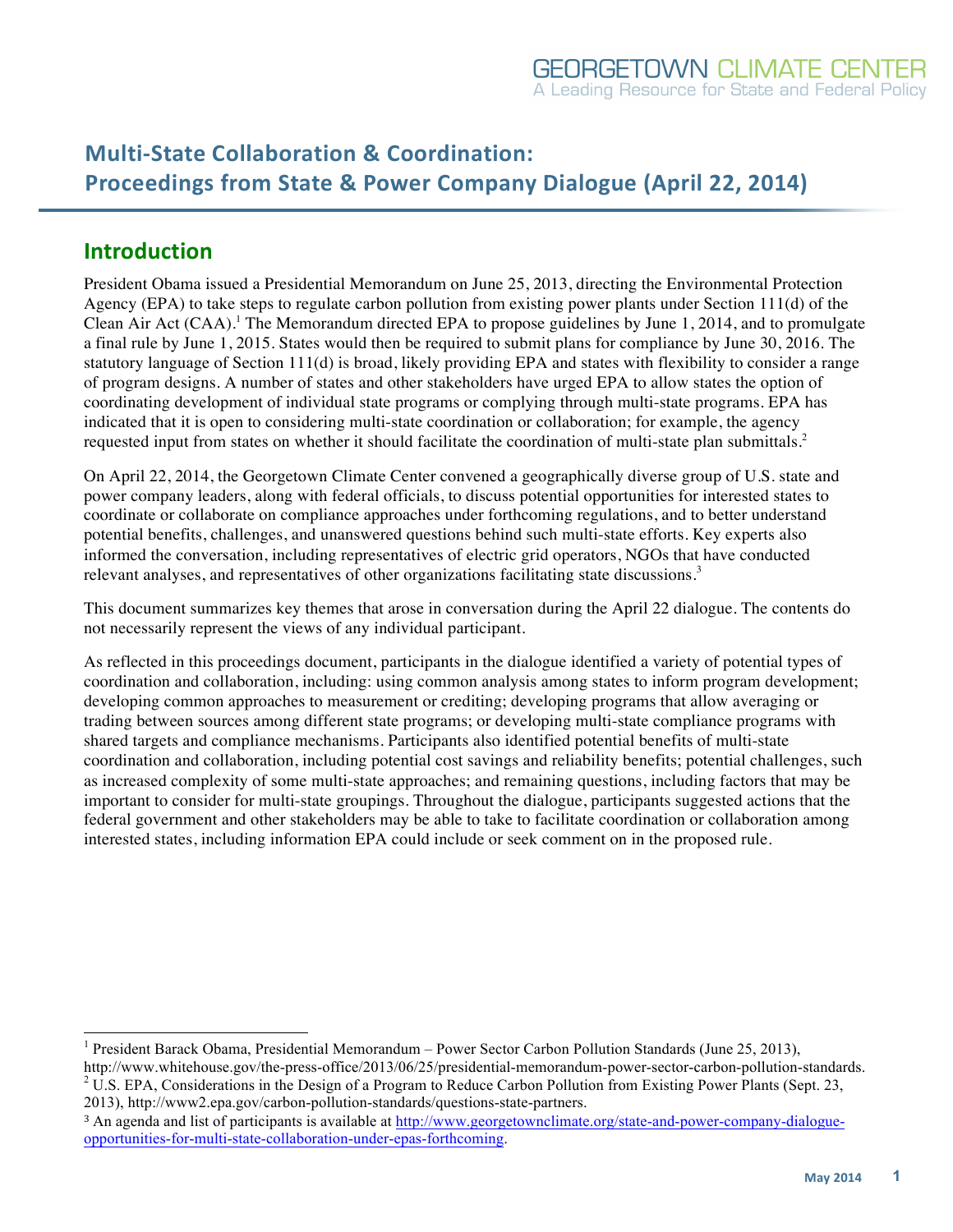# **Potential Types of Multi-State Coordination and Collaboration**

State and power company participants discussed a wide range of coordination and collaboration options that interested states may have the option to consider under the forthcoming carbon pollution regulations, including the following illustrative examples:

- States may want to consider using joint analysis to inform their development of individual state plans and further understanding of interactions with other states' plans.
- States may want to consider using common quantification and measurement protocols to ensure consistency within a region.
- In the context of state programs that would require covered facilities to meet an average emission rate (i.e., pounds of CO2 per megawatt hour), states may want to consider allowing emissions from sources within the state to be averaged with emissions from units owned by the same company in other states.
- In the context of state programs that would allow crediting for demand-side efficiency or zero-carbon generation toward compliance with an emission-rate standard, states may want to consider a mechanism that would allow firms to trade credits across state lines to demonstrate compliance.
- In the context of state programs that would establish a mass-based emission budget (i.e., an aggregate emission limit in tons of CO<sub>2</sub> emitted from covered facilities), states may be interested in implementing individual emission budget programs aligned with other state programs in a way that would allow interstate trading of compliance instruments such as emissions credits.
- Some states might also be interested in developing a joint compliance program, for example with a multistate emission budget or a central administrative entity.

Each of the illustrative options above has the potential to allow states and affected companies to identify and pursue lower-cost reduction opportunities across a broader set of alternatives. None of the options require participating states to be contiguous, and there may be non-contiguous states interested in coordinating.

## **Potential Benefits of Multi-State Coordination and Collaboration**

Both coordination of individual state plans and collaboration on multi-state compliance approaches may have significant benefits, including the following highlighted during the April  $22<sup>nd</sup>$  discussion:

- **•** Reduced compliance and administrative costs. Multi-state programs have the potential to reduce compliance costs by expanding potential reduction opportunities across multiple states and allowing compliance through the most cost-effective options. Under some multi-state approaches, states and power companies may also be able to reduce administrative costs by using common administrative elements.
- Increased understanding of program interaction. As states evaluate options, they may benefit from sharing information, data, and analyses on various compliance options. For example, states within a region or power pool may find it helpful to use the same analysis tools and common assumptions in considering compliance options, or to consider joint analyses. Such coordination could help further understanding of ways that state programs may interact, and may reduce the costs for each state of undertaking analyses.
- **Alignment** with the electricity system. While the language of Section 111(d) contemplates state programs, electricity flows across state lines and is managed, in much of the country, through multi-state electricity markets that do not align with state borders. Coordination of compliance approaches—especially by states that already coordinate electric system planning—may encourage efficient outcomes more closely aligned with the current electricity system than uncoordinated individual state programs.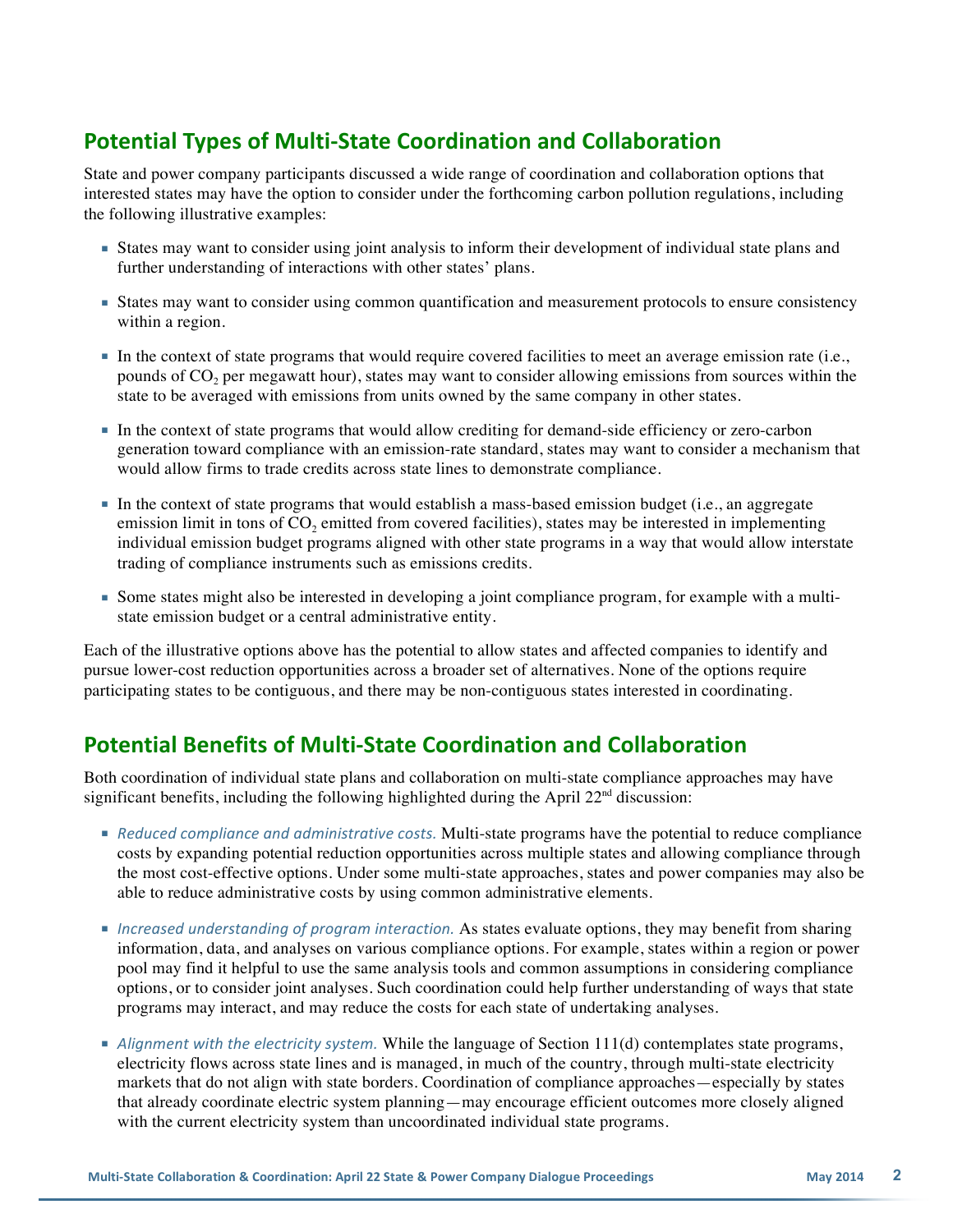- **Additional flexibility to accommodate changes in the electric system. A multi-state compliance program may** provide greater flexibility to accommodate unforeseen changes in electricity supply or demand and provide a broader set of options to address any reliability concerns. For example, an outage at a nuclear plant may force a state to rely more on fossil units to meet its electricity demand, increasing that state's emissions. However, a multi-state plan under Section 111(d) could allow the group of states to remain in compliance even if one state's emissions increase. This result is possible through emissions averaging or trading credits across the region to capture the lowest-cost reduction opportunities within the area. Similarly, a broader set of compliance options across states may also enable a group of states to adjust their compliance approach as conditions change over time, such as during times of extreme or unexpected weather.
- **Potential harmonization among different program types. Multi-state coordination may reduce the risk of** perverse market incentives or disincentives that could result from a patchwork of state programs with different compliance frameworks. For example, in an uncoordinated system, a power plant in one state that implements a rate-based program and a power plant in another state that implements a budget-based program may face very different economic signals.

#### **Questions and Issues to Consider Regarding Multi-State Approaches**

While there are substantial potential benefits to pursuing multi-state approaches, there are also unanswered questions and potential challenges for states interested in voluntarily exploring multi-state options. Issues discussed included the following:

- **Implementation complexity and timeline. Development of multi-state compliance approaches by interested** states is likely to involve significant coordination and complexity, and so may take more time. To address this issue, EPA may be able to structure state plan submission guidelines so that states could satisfy the June 30, 2016, deadline while still engaging in multi-state collaborations that may take more time to fully develop.
- **Guidance on approvability. In order to explore multi-state approaches, interested states may need clear** guidance from EPA on what types of multi-state approaches may gain approval and what criteria EPA will use to evaluate plans.
- **State groupings for multi-state approaches. States interested in multi-state approaches will need to evaluate** what state groupings may be beneficial. Existing Independent System Operator (ISO) and Regional Transmission Organization (RTO) footprints, such as MISO or PJM, are one possibility. However, ISO or RTO footprints are not the only option, and not all parts of the country are served by ISOs and RTOs (e.g., much of the west is not served by an ISO or RTO). ISOs and RTOs themselves do not follow state boundaries, so even multi-state approaches based on such groupings will have to consider how to deal with states that are partially within an ISO or RTO. Other factors may merit consideration of different groupings; for example, non-contiguous states may be interested in coordinating approaches if they have similar policy preferences.
- Are there ways to build on existing planning processes or reduction approaches? There are a number of existing multi-state electricity planning or coordinating processes or forums, including the Northwest Power and Conservation Council, the Western Regional Air Partnership, and others. Interested states may want to consider whether such processes or forums could play a role in coordinating state approaches in the context of this rule. Existing multi-state partnerships to reduce greenhouse gas emissions, including the Regional Greenhouse Gas Initiative and the Pacific Coast Collaborative, might also serve as the basis for state collaborations or compliance.
- **Addressing equity issues. States may also have equity concerns that will be important to evaluate. For** example, states may want to consider how to address differences in compliance burdens and opportunities within a state and among groups of states and whether multi-state approaches help to minimize those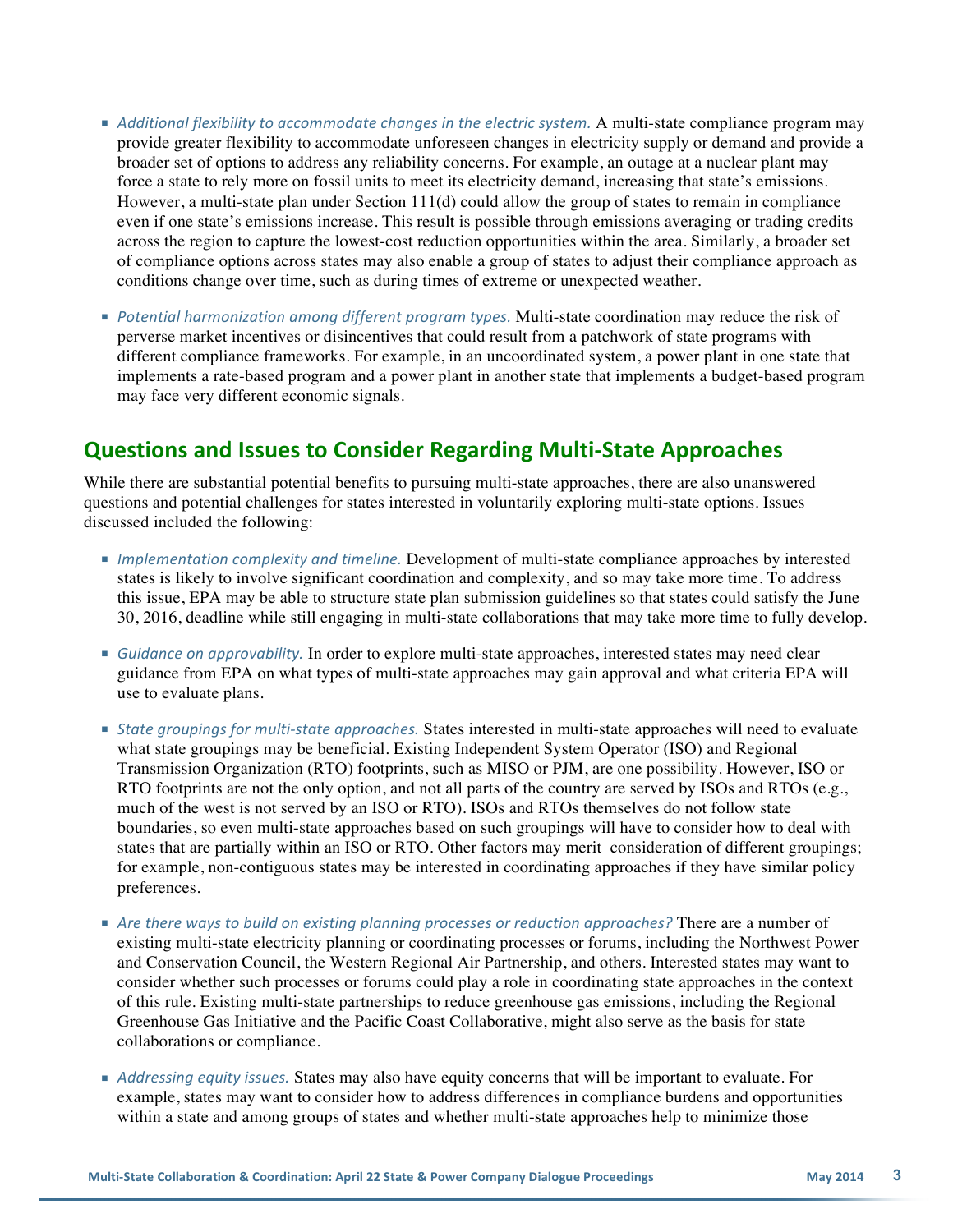disparities.

■ *How to address seams between multi-state approaches.* States may also want to evaluate how to reduce interstate or inter-region "seams" or boundary issues that result from different programs in adjacent states or regions. For example, states may want to consider how different program types might interact at such "seams" and whether there may be opportunities to promote harmonious interactions through program design choices.

### **Supporting Coordination Efforts**

Participants discussed actions that the federal government, states, and/or stakeholders could consider to facilitate the exploration of multi-state coordination or collaboration among interested states.

The discussion included the following suggestions for EPA to facilitate such approaches. Some suggestions could be addressed in EPA's proposed rule, while others could be addressed more generally through the stakeholder outreach process during the comment period and as states develop their compliance plans.

For example, as part of the proposed rule, EPA could:

- Provide a clear signal that the agency intends to allow multi-state coordination or compliance elements as part of approvable state plans;
- Within the context of the timeline articulated in the June 25 Presidential Memorandum, structure the agency's regulations to recognize the additional complexity and time that may be required to develop a multi-state approach; and
- **Request comment on ways to promote harmonious interaction between different types of state plans.**

More generally, during the comment process leading up to the final rule and as states develop their compliance plans, EPA could:

- Provide guidance on specific types of multi-state coordination or compliance approaches that could gain approval;
- Potentially work with states and other stakeholders that are developing compliance plans or model rules and consider indicating whether the plans or their components could be approved under Section 111(d);
- **Promote consistency across EPA regional offices in their reviews and approval of state plans; and**
- Provide clear guidance on options for states that include a multi-state approach in state plans but are ultimately unable to reach a multi-state agreement. Also articulate options for states that submit a multi-state plan that fails to achieve the intended emission reductions.

Additionally, it may be helpful for stakeholders—and potentially the federal government—to provide technical support to states that want to explore multi-state coordination. This support could include analysis of different potential approaches, including interstate dynamics for electricity markets and projected outcomes of different combinations of approaches. States may also be interested in technical support for state-defined analyses and a comparison of reduction opportunities within a state and across a broader group of states.